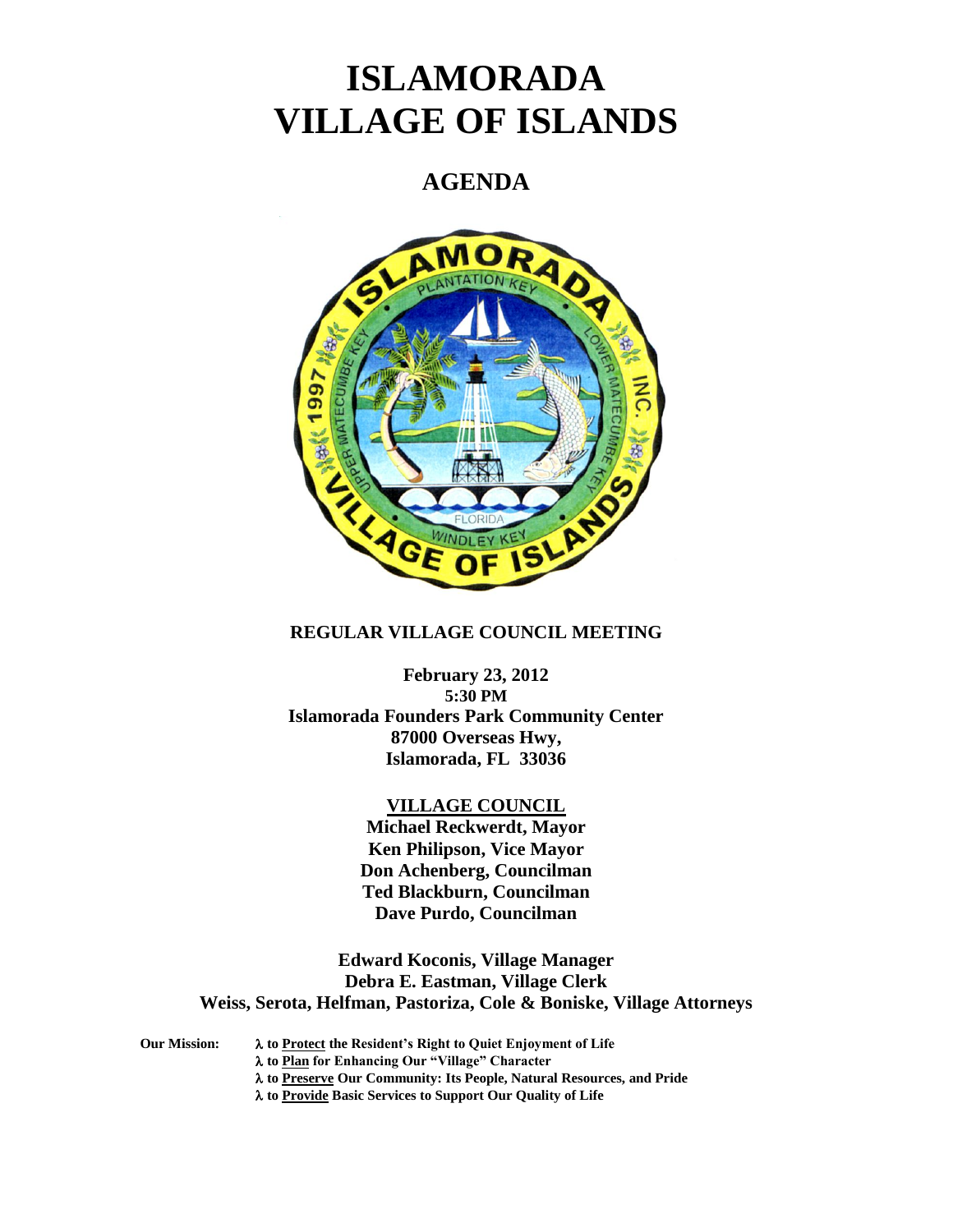

#### **ISLAMORADA, VILLAGE OF ISLANDS REGULAR VILLAGE COUNCIL MEETING**

**Founders Park Community Center 87000 Overseas Hwy Islamorada, FL 33036 February 23, 2012 5:30 PM**

# **I. CALL TO ORDER\ROLL CALL**

# **II. PLEDGE OF ALLEGIANCE**

#### **III. PRESENTATIONS**

- **A.** Proclamation Mariners Hospital Celebration of 50 years
- **B.** Kim Gabel, Environmental Horticulture Agent, University of Florida/IFAS/Monroe County Extension

# **IV. PUBLIC COMMENT**

#### **V. AGENDA: Request for Deletion / Emergency Additions**

#### **VI. CITIZENS' ADVISORY COMMITTEE UPDATES**

**A.** Landscape Advisory Committee – Chairperson Phyllis Mitchell

#### **VII. QUASI-JUDICIAL**

#### **VIII. CONSENT AGENDA**

(All items on the Consent Agenda are considered routine by the Village Council and will be approved by one motion. There will be no separate discussion of these items unless a Councilmember so requests, in which event, the item will be moved to the Main Agenda.)

**A.** Minutes: **TAB 1** February 09, 2012 Regular Village Council Meeting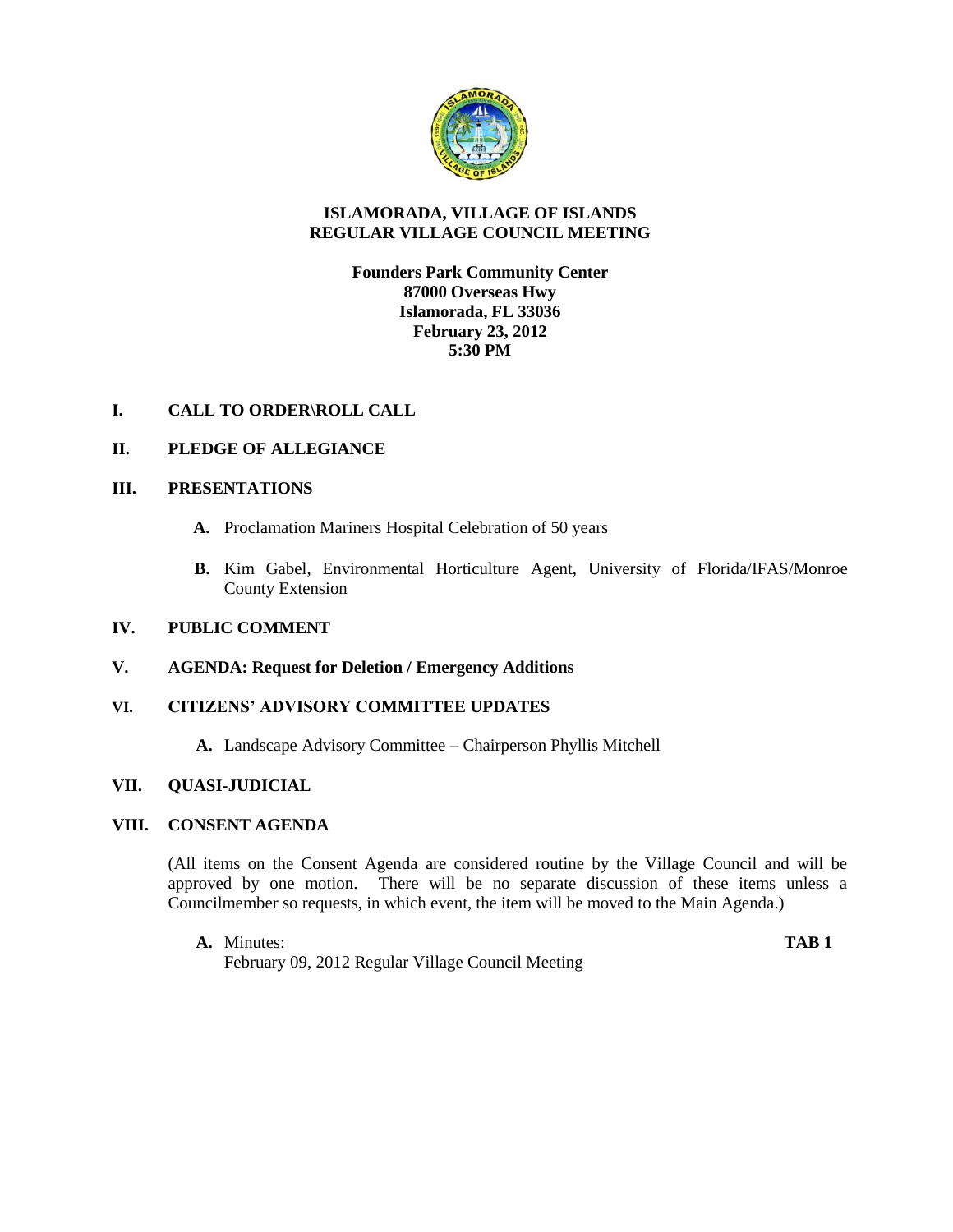**B.** Resolution Urging Local Vendors to Cease the Sale and Marketing of **TAB 2** All Candy Flavored Tobacco Products, which Tend to Promote and Influence Underage and/or Youthful Consumption; Urging Citizens Not to Purchase or Use Candy Flavored Tobacco Products

**A RESOLUTION OF THE VILLAGE COUNCIL OF ISLAMORADA, VILLAGE OF ISLANDS, FLORIDA URGING LOCAL VENDORS TO CEASE THE SALE AND MARKETING OF ALL CANDY FLAVORED TOBACCO PRODUCTS, WHICH TEND TO PROMOTE AND INFLUENCE UNDERAGE AND/OR YOUTHFUL CONSUMPTION; URGING CITIZENS NOT TO PURCHASE OR USE CANDY FLAVORED TOBACCO PRODUCTS; AND PROVIDING FOR AN EFFECTIVE DATE**

**C.** Resolution Certifying and Declaring the Results of the Islamorada, **TAB 3**  Village of Islands Special Election Held on January 31, 2012 for Consideration of a Charter Amendment to Eliminate Runoff Elections

**A RESOLUTION OF THE VILLAGE COUNCIL OF ISLAMORADA, VILLAGE OF ISLANDS, FLORIDA, CERTIFYING AND DECLARING THE RESULTS OF THE ISLAMORADA, VILLAGE OF ISLANDS SPECIAL ELECTION HELD ON JANUARY 31, 2012 FOR CONSIDERATION OF A CHARTER AMENDMENT TO ELIMINATE RUNOFF ELECTIONS; AUTHORIZATION OF VILLAGE OFFICIALS; AND PROVIDING FOR AN EFFECTIVE DATE**

 **D.** Resolution Requesting the Issuance of Fifty Million Dollars of Save Our **TAB 4** Everglades Trust Fund Monies for Implementation of Wastewater Projects within the Florida Keys

**A RESOLUTION OF THE VILLAGE COUNCIL OF ISLAMORADA, VILLAGE OF ISLANDS, FLORIDA, REQUESTING THE FLORIDA LEGISLATURE BOND AN ADDITIONAL FIFTY MILLION DOLLARS (\$50,000,000.00) OF SAVE OUR EVERGLADES TRUST FUND MONIES TO BE APPROPRIATED THIS FISCAL YEAR TOWARD THE FLORIDA KEYS AREA OF CRITICAL STATE CONCERN PROTECTION PROGRAM TO RESTORE AND CONSERVE NATURAL SYSTEMS THROUGH THE IMPLEMENTATION OF WASTEWATER MANAGEMENT PROJECTS; AND PROVIDING FOR AN EFFECTIVE DATE**

#### **IX. WASTEWATER MATTERS**

- **A.** Wastewater Update
	- **1.** Key Largo Negotiations

#### **X. ORDINANCES**

- **XI. RESOLUTIONS**
- **XII. MOTIONS**
- **XIII. UNFINISHED BUSINESS**